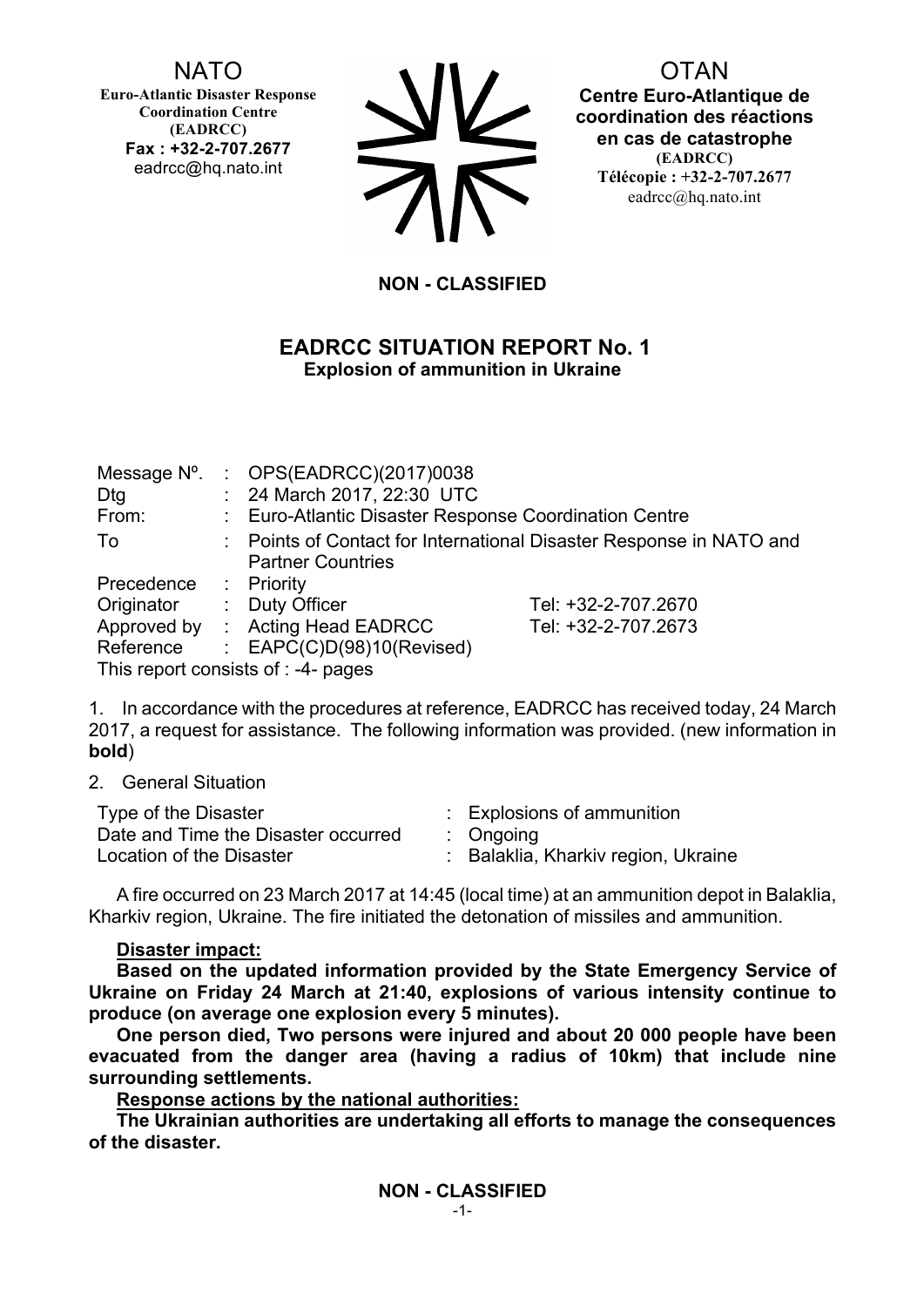

**More than 1400 first responders and 226 vehicles have been engaged in the emergency response. This includes 390 personnel and about 100 special and firefighting vehicles as well as 9 pyrotechnical units from the SESU. Additional reserve capabilities are in standby mode including two fire trains stationed at the railway station Shebelynka.**

**The firefighting operations are conducted by a special unit of the Ministry of Defense that includes two fire tanks. State Emergency Service of Ukraine units provide the water supply for the two fire tanks and have extinguished about 19 fires produced in the surrounding area following the explosions.**

**Balakleya town was divided into 9 sectors in order to organize and effectively perform the work on detection and removal of explosive devices. The pyrotechnic units of State Emergency Service of Ukraine removed and disposed 74 pieces or fragments of ammunition.**

**State Emergency Service of Ukraine, National Police and local authorities verified 120 apartment buildings and organized the evacuation of people with disabilities.**

**Three evacuation centers continue to function, two in Balakliia town and one in Verbivka village.**

**To prevent further emergencies in the danger area, the authorities took the following measures:**

- **Balakliia town was disconnected from the gas supply;**
- **the activity of 29 potentially dangerous locations/ facilities, including 13 gas stations, was suspended;**
- **the railway transport through the station Balakliia was suspended;**
- **the road traffic was redirected and**
- **the airs traffic within a radius of 40 km was suspended.**

**A hotline is being organized in Balakliia town.**

3. **State Emergency Service of Ukraine sent to EADRCC the following updated list of requirements for international assistance:**

| N <sub>2</sub> | Name of vehicle and equipment                                                                                                           | Quantity |
|----------------|-----------------------------------------------------------------------------------------------------------------------------------------|----------|
|                | Robotic system for mechanical demining (type "Božena-5", MV-10<br><b>Minewolf or similar)</b>                                           |          |
| $2^{\circ}$    | Special truck (6x6, 4x4 with hydraulic arm) having a load capacity of<br>more than 2 tons, for the transport and disposal of ammunition | 5        |
| $\mathbf{3}$   | Terrain vehicles (4x4, "pickup" type) for the transport of personnel<br>and detection equipment                                         | 5        |
| 4              | Robot type TALON (IED / EOD) for remote inspection, transport and<br>disposal of explosives                                             | 2        |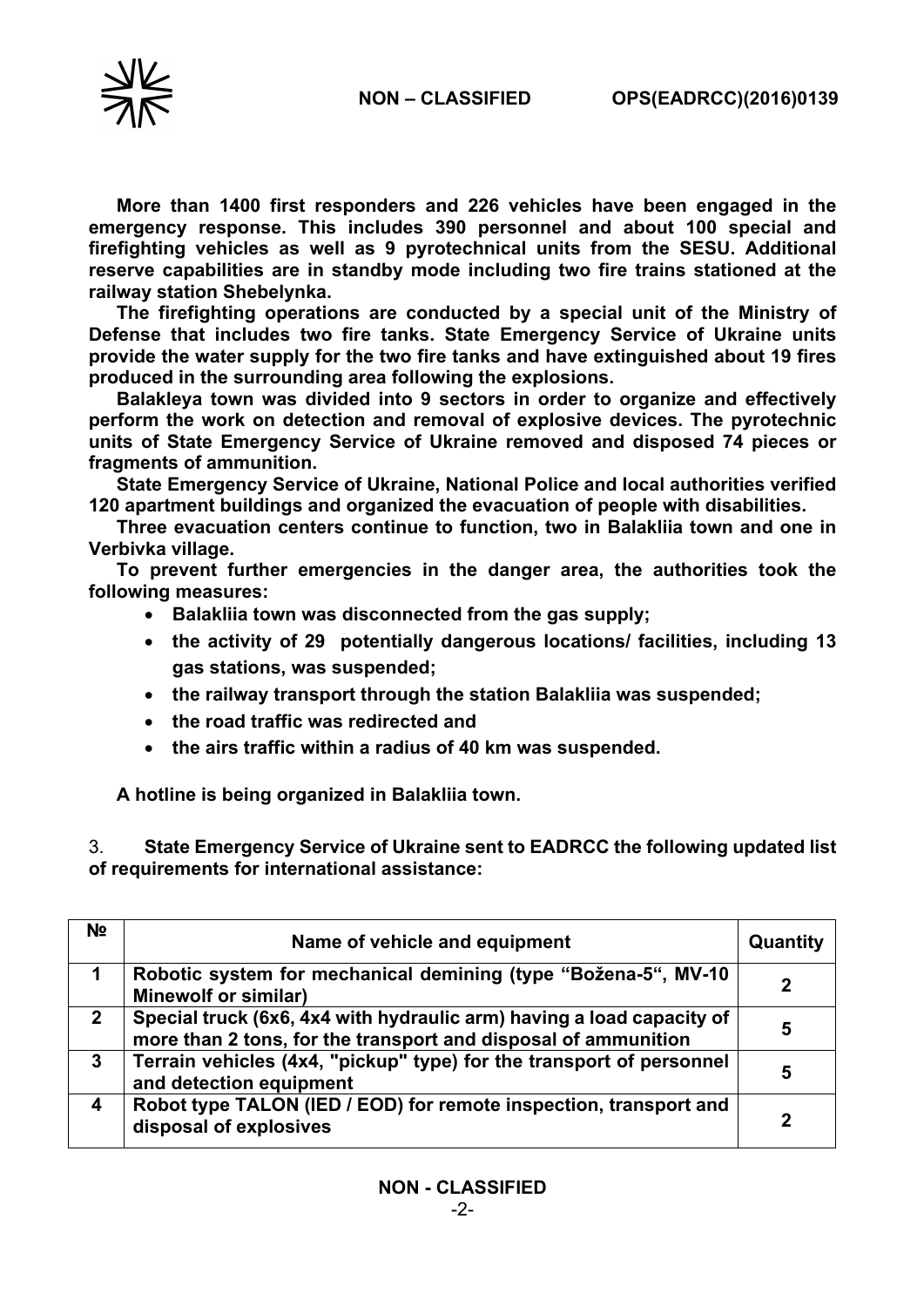

| N <sub>2</sub> | Name of vehicle and equipment                                                            | Quantity    |
|----------------|------------------------------------------------------------------------------------------|-------------|
| 5              | Reconnaissance unmanned aerial vehicles (quadcopter) for<br><b>Humanitarian Demining</b> | $\mathbf 2$ |
| 6              | Personal protective demining equipment                                                   | 75          |
| 7              | Demining tools set type HAL 3 or similar                                                 |             |
| 8              | HAL Tactical Modular Equipment Packs MED-ENG or similar.<br>75                           |             |
| 9              | Mobile VHF radio base, 50W digital relay (range of at least 20 km)<br>15                 |             |
| 10             | Portable VHF radio with backup batteries<br>75                                           |             |
| 11             | Tents for 5-10 people<br>15                                                              |             |
| 12             | Power generators 5-10 kW<br>75                                                           |             |

# 4. **Points of entry:**

| N <sub>o</sub> | <b>Transport</b><br>by | <b>Entry point</b>                                                             | <b>Adress</b>                                                                                                        |
|----------------|------------------------|--------------------------------------------------------------------------------|----------------------------------------------------------------------------------------------------------------------|
| a              | Air                    | <b>Checkpoint</b><br>"Boryspil airport,"<br><b>Kyiv customs</b><br><b>SFSU</b> | Boryspil town - 7, Airport;<br>Customs post code: 125120000                                                          |
| b              | <b>Sea</b>             | <b>Customs Post</b><br>"Chornomorskiy"<br><b>Odessa customs SFSU</b>           | 68001, Odessa region, Chernomorsk town<br>1, Str. Industrial<br>Customs post code: 500040000                         |
| C              | <b>Sea</b>             | <b>Customs Post "Odessa-</b><br>center" Odessa<br>customs SFSU                 | 65026 Odessa, Bonded Area 1;<br><b>Customs post code: 500060000;</b>                                                 |
| d              | Road                   | <b>Customs Post</b><br>"Yagodyn"<br><b>Volyn customs SFSU</b>                  | 44332, Volyn region, Lyubomlsky area,<br>Starovoytove village, Str. Border guards, 2<br>Customs post code: 205020000 |
| e              | <b>Road</b>            | <b>Customs post</b><br>"Uzhgorod"<br><b>Transcarpathian</b><br>customs SFSU    | 88000, Transcarpathian region, city<br>Uzhgorod, st. Sobranetskaya, 224<br>Customs post code: 30506 00 00.           |
| f              | Road                   | <b>Customs post</b><br>"Rava-Ruska" Lviv<br><b>Customs SFSU</b>                | 80316, Lviv region, Zhovkva district, Rata<br>village, Str. Grebinsky 28<br>Customs post code: 209100000             |

5. The Operational Point of Contact can be reached in the following ways: